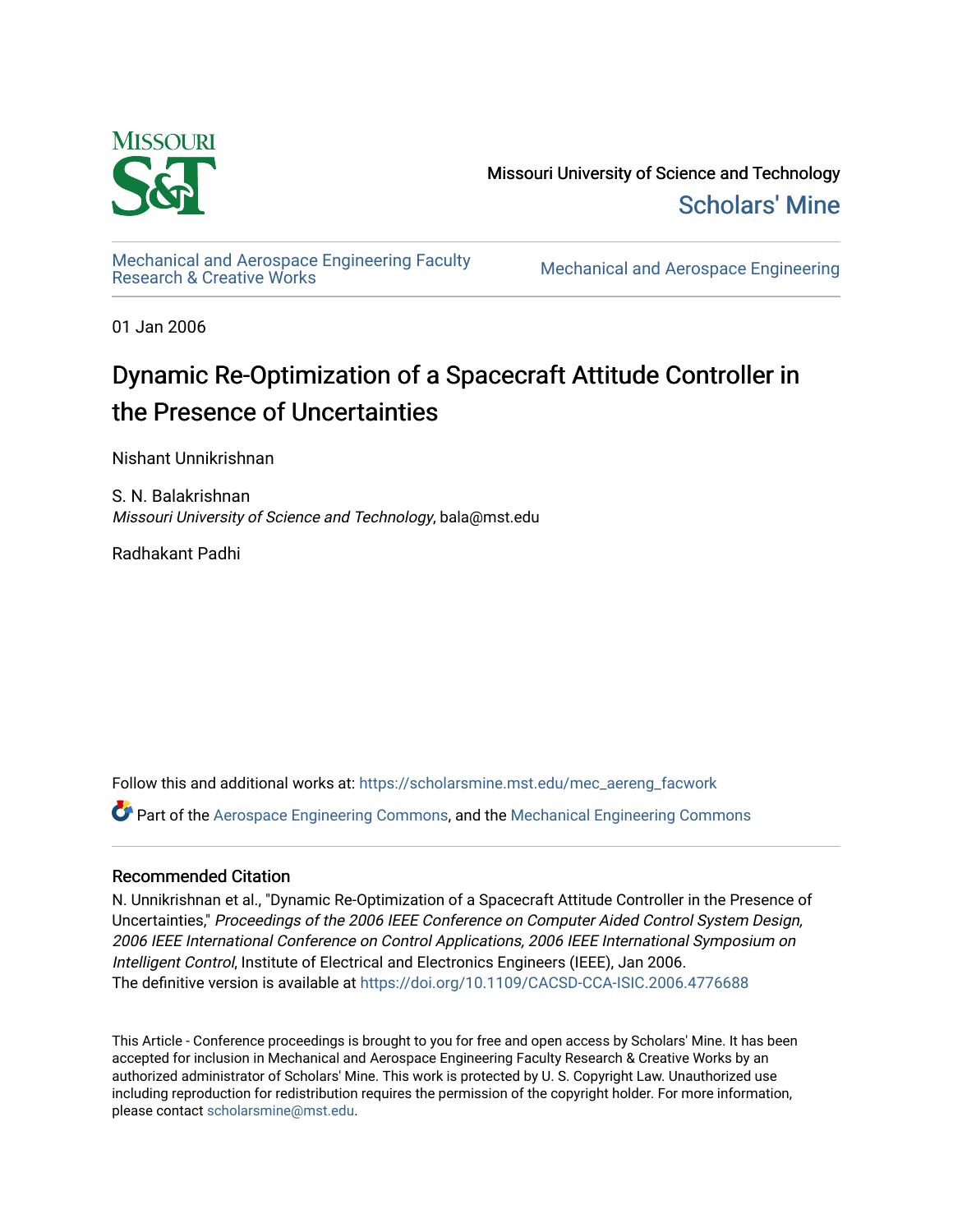# Dynamic Re-optimization of a Spacecraft Attitude Controller in the Presence of Uncertainties

Nishant Unnikrishnan, S. N. Balakrishnan, and Radhakant Padhi,

Abstract-Online trained neural networks have become popular in recent years in the design of robust and adaptive controllers for dynamic systems with uncertainties due to their universal function approximation capabilities. This paper discusses a technique that dynamically reoptimizes a Single Network Adaptive Critic (SNAC) based optimal controller in the presence of unmodeled plant uncertainties. The SNAC based optimal controller designed for the nominal plant model no more retains optimality in the presence of uncertainties/unmodeled dynamics that may creep up in the system equations during operation. This calls for a strategy to re-optimize the existing SNAC controller with respect to the original cost function but corresponding to new constraint (state) equations. The controller re-optimization is carried out in two steps:  $(i)$  synthesis of a set of online neural networks that capture the uncertainties in the plant equations on-line  $(ii)$  reoptimization of the existing SNAC controller to drive the states of the plant to a desired reference by minimizing the original cost function. This approach has been applied in the online reoptimization of a spacecraft attitude controller and numerical results from simulation studies are presented here.

## I. INTRODUCTION

M ANY difficult real-life control design problems can be formulated in the framework of optimal control theory. Dynamic programming formulation offers the most comprehensive solution to compute nonlinear optimal control in a state feedback form [1]. However, solving the associated Hamilton-Jacobi-Bellman (HJB) equation demands large amounts of computation and storage space dedicated for this purpose. An innovative idea was proposed in [2] to get around this numerical complexity by using an 'Approximate Dynamic Programming (ADP)' formulation. In one version of this approach, called the Dual Heuristic Programming, two neural networks are used to solve for the optimal control solution (Adaptive Critic (AC) design). Optimal solution is reached after the two networks iteratively train each other successfully. There are various types of AC

Nishant Unnikrishnan is a Ph. D. candidate at the Mechanical and Aerospace Engineering Department, University of Missouri, Rolla, MO 65401, USA. (e-mail: nu7v3@umr.edu).

S. N. Balakrishnan is a Professor in Aerospace Engineering at the University of Missouri, Rolla, MO 65409, USA. (Tel: 1(573)341-4675, Fax: 1(573)341-4607, E-mail: bala@umr.edu).

Radhakant Padhi is an Assistant Professor in Aerospace Engineering at Indian Institute of Science, Bangalore, India. (E-mail: padhi@aero.iisc.ernet.in)

designs available in literature. An interested reader can refer to [3] for more details.

A significant improvement to the adaptive critic architecture was proposed in [4]. It is named Single Network Adaptive Critic (SNAC) because it uses only the critic network for optimal control solution. SNAC is applicable to controlaffine systems for which controllers are synthesized with a quadratic cost function. SNAC eliminates the iterative training loops between the action and critic networks and eliminates the approximation error due to action networks.

There has been a lot of interest in the use of neural networks for direct closed loop controller design that guarantee desired performance in presence of uncertainties and unmodeled dynamics. [5], [6]. An adaptive optimal controller that makes use of online neural networks to approximate parametric/unmodeled nonlinear uncertainties for general control affine systems of the form  $X_{k+1} = f(X_k) + g(X_k)U_k$  is developed in this work. The uniqueness of the method proposed in this work is that the online function approximating network can be used to reoptimize in real time an existing Single Network Adaptive Critic [4] based optimal controller that has already been designed for a nominal system. This method is also unique in that unmatched uncertainties can be dealt with. Section 2 discusses approximate dynamic programming and the Single Network Adaptive Critic technique for optimal control design. Section 3 details the online approximation of system uncertainties and the Lyapunov based online weight update rule used in this work. Online re-optimization of the SNAC controller is discussed in section 4. A spacecraft attitude control problem has been chosen as a test bed for the online re-optimization technique. The problem has been presented in section 5. The presence of parametric uncertainties in the system model causes unmodeled nonlinearities to be present in the system equations. The objective is dynamic reoptimization of the SNAC controller designed for <sup>a</sup> nominal model to make the spacecraft attitude track specific reference values. Results are illustrated in section 6 and conclusions are drawn in section 7.

#### II. APPROXIMATE DYNAMIC PROGRAMMING

# A. Outline

In this section, we attempt to outline the principles of approximate (discrete) dynamic programming, on which the SNAC approach is based on. An interested reader can find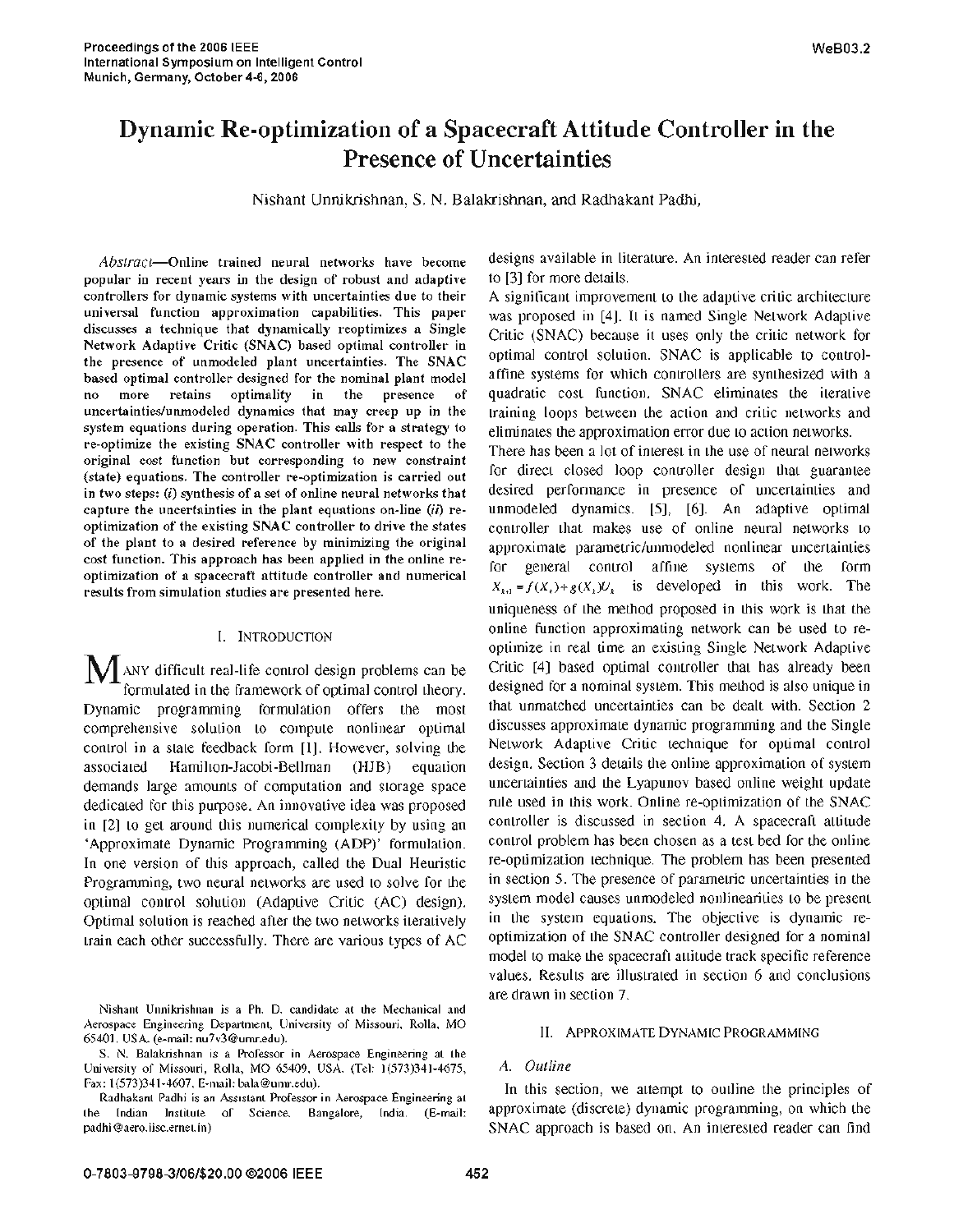more details about the derivations in [7]. In discrete-time formulation, the aim is to find an admissible control  $U_k$ , which causes the system described by the state equation

$$
X_{\epsilon+1} = F_{\epsilon}(X_{\epsilon}, U_{\epsilon}) \tag{1}
$$

to follow an admissible trajectory that optimizes a sensible performance index J, given by

$$
J_{\varepsilon} = \sum_{k=1}^{N-1} \Psi_k(X_k, U_k) \tag{2}
$$

where, the subscript k denotes the time step.  $X_k$  and  $U_k$ represent the  $n \times 1$  state vector and  $m \times 1$  control vector, respectively, at time step k. The aim is to find  $U_k$  as a function of  $X_k$ , so that the control can be implemented in the closed loop sense. First, the cost function from time step  $k$ is denoted as

$$
J_{e_k} = \sum_{k=1}^{N-1} \Psi_k(X_k, U_k)
$$
 (3)

Then  $J<sub>g</sub>$  can be rewritten as

$$
J_{\varphi} = \Psi_{\chi} + J_{\varepsilon_{\text{tot}}} \tag{4}
$$

where  $\Psi_k$  and  $J_{q_{k+1}} = \sum_{k=k+1}^{N-1} \Psi_k$  represent the *utility function* at time step k and the cost-to-go from time step  $k+1$  to N, respectively. The  $n \times 1$  costate vector at time step k is defined as

$$
\lambda_{\mathsf{x}} = \frac{\partial J_{\lambda_{\mathsf{x}}}}{\partial X_{\mathsf{x}}} \tag{5}
$$

For optimal control (stationary) equation, the necessary condition for optimality is given by

$$
\frac{\partial J_{\lambda}}{\partial U_{k}} = 0 \tag{6}
$$

The *optimal control equation* can be written as

$$
\left(\frac{\partial \Psi_{k}}{\partial U_{k}}\right) + \left(\frac{\partial X_{k+1}}{\partial U_{k}}\right)^{T} \lambda_{k+1} = 0
$$
\n(7)

Using Eq.(7), on the optimal path, the costate equation can be expressed as

$$
\lambda_{k} = \left(\frac{\partial \Psi_{k}}{\partial X_{k}}\right) + \left(\frac{\partial X_{k+1}}{\partial X_{k}}\right)^{T} \lambda_{k+1}
$$
\n(8)

Eqs.(l), (7) and (8) have to be solved simultaneously, along with appropriate boundary conditions, for the synthesis of optimal control.

#### B. Single Network Adaptive Critic(SNAC)

The SNAC technique retains all powerful features of the dual network Adaptive Critic (AC) methodology, while eliminating the action network completely. Details of the AC methodology have been provided in [7]. Note that in SNAC design, the critic network captures the functional relationship between  $X_k$  and  $\lambda_{k+1}$ , whereas in AC design the critic network capture the relationship between  $X_k$  and  $\lambda_k$ . Note that the SNAC method is valid only for the class of problems where the optimal control equation Eq.(7) is explicitly solvable for control variable  $U_k$  in terms of the state variable

 $X_k$  and costate variable  $\lambda_{k+1}$ . Details regarding the neural network training and convergence checks can be obtained from [4].

# III. NEURAL NETWORK BASED ADAPTATION AND ONLINE WEIGHT UPDATE RULE

In this section, we discuss a novel technique that is used to capture parametric uncertainties/ unmodeled nonlinearities that may be present in the plant dynamics but are not considered in the system model used for controller design. The uncertainty approximation is achieved using an online neural network in each system equation.

Consider the class of nonlinear systems with the following structure

$$
X_{k+1} = f(X_k) + g(X_k)U_k \tag{9}
$$

where  $X_k \in \mathbb{R}^n$  and  $U_k \in \mathbb{R}^m$  are the state and control vectors at time step  $k$  respectively. The control vector drives the system from an initial point to a final desired point optimizing a sensible performance index  $J<sub>g</sub>$  given by

$$
J_c = \sum_{k=1}^{\infty} \Psi_k(X_k, U_k) \tag{10}
$$

It is assumed that <sup>a</sup> pre-designed SNAC optimal control trajectory  $U$  is available to drive the nominal system in Eq.(9) along a desired trajectory. Let the actual plant have the structure

$$
X_{k+1} = f(X_k) + g(X_k)U_k + D(X_k)
$$
\n(11)

where the controller  $U_k$  will have to be re-optimized to optimize the plant performance with the unmodeled dynamics  $D(X_k)$  present. Since the term  $D(X_k)$  in the plant equation is unknown, the first step in controller reoptimization is to approximate the uncertainty in the plant equation. For this purpose a virtual plant is defined first. Let  $X^a$  represent the vector of states of the virtual plant. The dynamics of this virtual plant is governed by

 $X^a_{k+1} = f(X_k) + g(X_k)U_k + \hat{D}(X_k) + K_{i}(X_k - X^a)_k$ ,  $X^a(0) = X(0) (12)$ where  $K<sub>r</sub>$  is a hurwitz matrix. We assume that we have all the actual plant states,  $X_k$ , available for measurement at every step. The term  $\hat{D}(X_k)$  is the neural network approximation of the unmodeled dynamics of the system which is a function of the actual plant state. Subtracting Eq.(11) from Eq. (12) we have  $X_{ak+1} - X_k = \hat{D}(X_k) - D(X_k) + K_r(X_k - X_{ak})$  or  $E_{k+1} = \hat{D}(X) - D(X) - K_{k}E_{k}$  where  $E_{k} = X_{k}^{a} - X_{k}$ . It can be seen that as  $\hat{D}(X) - D(X)$  approaches zero, the expression becomes an exponentially stable differential equation, *i.e.*  $E \to 0$  as time  $k \to \infty$ . Defining  $D(X_k) = [d_1(X_k)... d_n(X_k)]^T$ , where  $d_i(X_k)$  denotes the unmodeled dynamics in the differential equation for the  $i<sup>th</sup>$  state of the system. The approach in this study is to have 'n' neural networks (one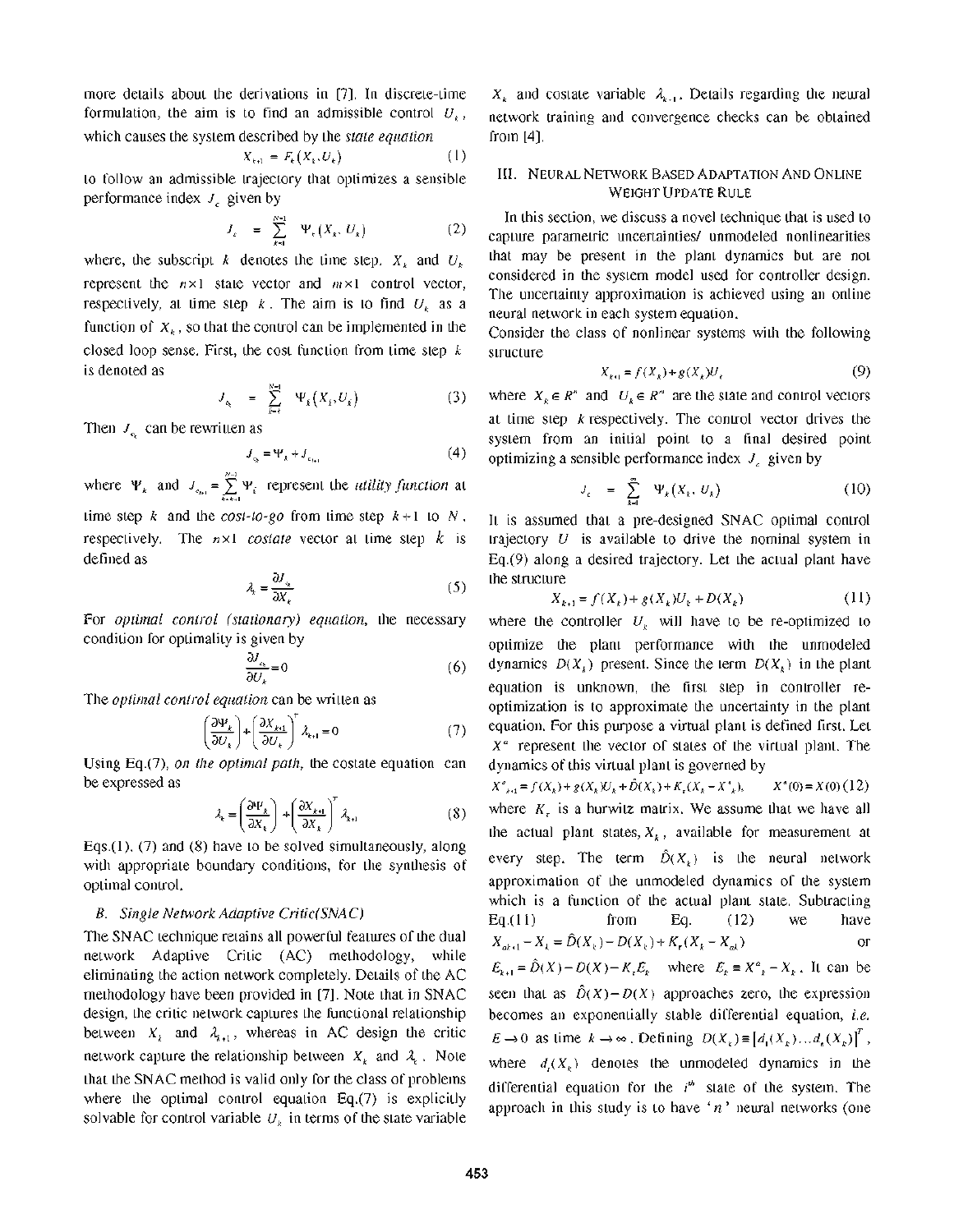for each component of the unmodeled dynamics) for simpler development and analysis.

If all channels are separated, the state equations become

$$
x_{k+1} = f(x_k) + g(x_k)u_k + d(X_k)
$$
 (13)

and

$$
x^a{}_{k+1} = f(x_k) + g(x_k)u_k + \hat{d}(X_k) - k_r e_k \tag{14}
$$

where  $e_k \equiv x_{k}^{a} - x_{k}$ .

Subtracting Eq.(13) from Eq.(14) gives

$$
x_{k+1}^{a} - x_{k} = d(X_{k}) - d(X_{k}) - k_{k}e_{k}
$$
 (15)

Let us assume that there exists a neural network with an optimum set of weights that approximates  $d(X_k)$  within a certain accuracy of  $\varepsilon$ . Thus we have

$$
d(X_k) = W^T \varphi(X_k) + \varepsilon \tag{16}
$$

Also  $\hat{d}(X_k) = \hat{W}_k^T \varphi(X_k)$ , where  $\hat{W}_k^T \varphi(X_k)$  is the output of the actual neural network.  $\hat{W}_1$  represents the actual network weights. Substituting Eq. $(16)$  into Eq. $(15)$  we get

$$
x_{k+1}^{a} - x_{k+1} = \hat{W}_k^T \varphi(X_k) - W^T \varphi(X_k) - \varepsilon_i - k_i e_k \tag{17}
$$

or

$$
e_{k+1} = \tilde{W}_k^T \varphi(X_k) - \varepsilon_i - k_i e_k \tag{18}
$$

where  $\tilde{W}_i = \hat{W}_i - W$ , is the difference between the optimal weights of the neural network that represents  $d(X_k)$  and the actual network weights. Define a series of Lyapunov functions  $L_i$ ,  $(i = 1, 2...n)$  such that

$$
L_k = pe_k^2 + (\tilde{W}_k^T \Gamma^{-1} \tilde{W}_k)
$$
 (19)

where  $p$  is a positive definite term and  $\Gamma$  is the learning rate of the neural network.

We can see that

$$
L_{k+1} = pe_{k+1}^2 + \tilde{W}_{k+1}^T \Gamma^{-1} \tilde{W}_{k+1}
$$
 (20)

Subtracting Eq. (19) from Eq. (20), we obtain the difference equation

$$
\Delta L_k = pe_{k+1}^2 - pe_k^2 + \tilde{W}_{k+1}^T \Gamma^{-1} \tilde{W}_{k+1} - \tilde{W}_k^T \Gamma^{-1} \tilde{W}_k
$$
\nequation of the rule.

If the weight update rule

$$
\hat{W}_{k+1} = \hat{W}_k - \Gamma \varphi_k \varepsilon_{k+1} - \Gamma \sigma \hat{W}_k \tag{22}
$$

is used, it can be shown that the online neural networks approximate the uncertain nonlinearities accurately and all the weights remain bounded. In Eq. (22),  $\sigma$  is a sigma modification constant that is used to ensure weight boundedness even if PE conditions are not fully satisfied. On using Eq. (22) as the weight update rule the difference equation Eq. (21) reduces to

$$
\Delta L_k = (p - 1 + k_r + 2\Gamma\alpha)e_{k+1}^2 + (k_r - p)e_k^2 + (\sigma ||W||^2 + \varepsilon^2)
$$
  

$$
-\sigma(1 - 2\Gamma\sigma) ||\hat{W}||^2 - \sigma ||\tilde{W}||^2
$$
 (23)

To ensure a negative  $\Delta t$ , the conditions that need to be satisfied are

$$
p + k_t < (1 - 2\Gamma\alpha), \quad k_t < p, \quad 2\Gamma\sigma < 1 \tag{24}
$$

 $\alpha$  is an upper bound on  $\varphi^T\varphi$ . Once the design parameters in the weight update rule are chosen to satisfy the conditions, in Eq.(24), we obtain the inequality condition for  $\Delta L_k$  as

$$
\Delta L_{\lambda} \le -Mc_{\lambda}^2 + \beta \tag{25}
$$

Eq. (25) can be rewritten as

$$
\Delta L_x \le 0 \text{ if } |e_x| > \sqrt{\frac{\beta}{M}} \tag{26}
$$

where

$$
M \equiv p - k_x, \quad \beta \equiv \sigma \|W\|^2 + \varepsilon^2 \tag{27}
$$

# IV. DYNAMIC RE-OPTIMIZATION OF THE SNAC **CONTROLLER**

In this section we discuss how the costate equations get updated online and how the updating helps in re-optimizing the critic network. The steps of this process are detailed below.

Note from subsection II.B that the main components of the SNAC controller design architecture are the critic network, the optimal control equations, the state equations and the costate equations. Let the plant equation used in the SNAC controller design be given by  $X_{k+1} = f(X_k) + g(X_k)U_k$  (Eq. (9)). The performance index used in the SNAC synthesis is  $J_c = \sum_{k=1}^{\infty} \Psi_k (X_k, U_k)$  (Eq. (10)). Let the actual plant equation be k=1 written as  $X_{k+1} = f(X_k) + g(X_k)U_k + D(X_k)$  (Eq. (11)).

In the SNAC architecture, the critic network is trained to represent the mapping between  $X_k$  and  $\lambda_{k+1}$  for the cost function given by Eq. (10) subject to the nominal state equation Eq.  $(9)$ . The actual plant is given by Eq.  $(11)$  where the uncertainty  $D(X_k)$  is present in the system dynamics. The critic network has not been trained with the actual state equation and hence is not the optimal critic for the actual plant. On close examination it can be seen that the costate equations will have to be modified so that an online training routine can help the critic capture the optimal relation between  $X_k$  and  $\lambda_{k+1}$ . The uncertainty in the actual plant dynamics is captured by the online neural network and is represented by  $\hat{D}(X_k)$ . It should be noted here that the inputs to the neural network are the states of the actual plant which we assume are readily available for measurement at every time step.

Revisiting the costate equation  $(Eq. (8))$ , it can be seen that there is a term that involves  $(\partial X_{k+1}/\partial X_k)$ . An essential part of the actual plant equation is the uncertainty  $D(X_k)$ . This term will have to be incorporated into the costate equation to ensure optimality of the costate. On replacing  $D(X_k)$  with  $\hat{D}(X_k)$  in Eq. (30) and using it in the costate equation, the new costate equation can be written as

$$
\lambda_{\epsilon} = \left(\frac{\partial \Psi_{\epsilon}}{\partial X_{\epsilon}}\right) + \left[\left(\frac{\partial f(X_{\epsilon})}{\partial X_{\epsilon}}\right) + \left(\frac{\partial g(X_{\epsilon})}{\partial X_{\epsilon}}\right)U_{\epsilon} + \left(\frac{\partial \hat{D}(X_{\epsilon})}{\partial X_{\epsilon}}\right)\right]^{T} \lambda_{\epsilon+1} \qquad (28)
$$

The uncertainty approximation  $\hat{d}(X<sub>k</sub>)$  for a state equation is given by  $\hat{W}_k^T \varphi(X_k)$  (output of the online neural network). The partial derivative term  $\left(\frac{\partial \hat{d}(X_k)}{\partial X_k}\right)$  can be written as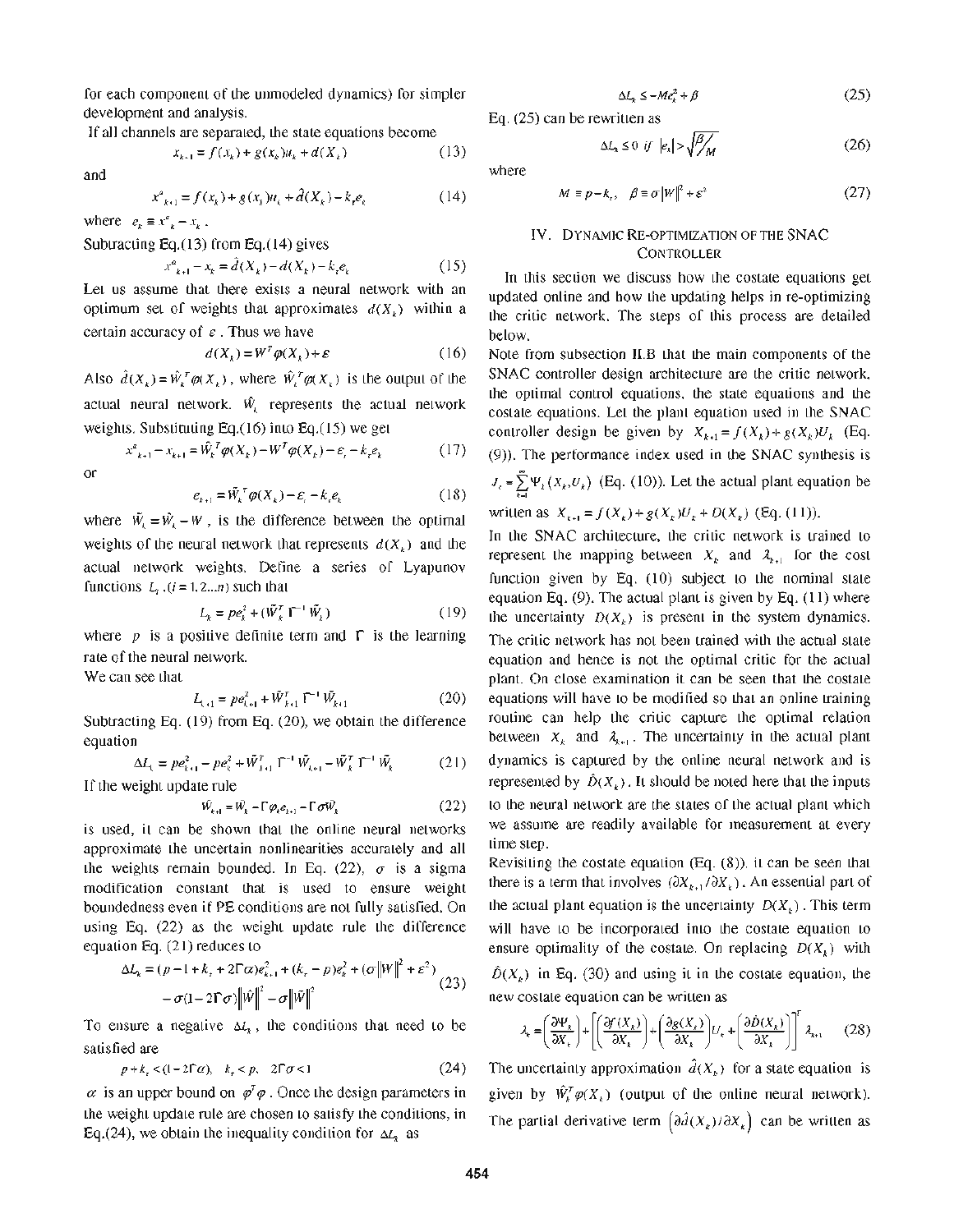$\hat{W}_{\epsilon}^{T}(\partial \varphi(X_{\epsilon})/\partial X_{\epsilon})$ . Since the basis functions,  $\varphi(X_{\epsilon})$  are chosen by the control designer, the partial derivative of the basis functions can be calculated offline. This ensures that the costate equation gets updated online as the online neural network approximates the uncertainty. The reoptimization scheme is represented in Figure 1.



Figure1: Dynamic Reoptimization of SNAC Controller

The steps for dynamic (online) critic re-optimization are as follows:

- 1. For each step  $k$ , follow the steps below:
	- Input  $X_k$  to the critic network to obtain  $\lambda_{k+1} = \lambda_{k+1}^a$
	- Calculate  $U_k$ , form the optimal control equation since  $X_k$  and  $\lambda_{k+1}$  are known.
	- Get  $X_{k+1}$  from the state Eq.(11) using  $X_k$  and  $U_k$
	- Get  $\hat{d}(X_k)$  as the output of the online neural network
	- Input  $X_{k+1}$  to the critic network to get  $\lambda_{k+2}$
	- Using  $X_{k+1}$  and  $\lambda_{k+2}$ , calculate  $\lambda'_{k+1}$  from the updated costate Eq.(28)
- 2. Train the critic network for  $X_k$ ; the output being corresponding  $\lambda_{k+1}^1$ .
- 3. Update time step  $k$  to  $k+1$
- 4. Continue steps 1-3.

#### V. SIMULATION STUDY: SPACECRAFT ATTITUDE **CONTROLLER**

#### A. Problem Description and Optimality Conditions

The case study in this paper is a spacecraft attitude controller synthesis [8]. The governing equations of spacecraft dynamics are nonlinear and such control problems cannot be solved with linear control methods.

The rotational motion equation for rigid spacecraft acting under the influence of external torques can be expressed as

$$
J\dot{\omega} = -\Omega J \omega + U \tag{29}
$$

where  $J$  denotes the moment of inertia tensor,  $\omega$  is the angular velocity vector, and  $U$  is the control torque. The skew symmetric matrix  $\Omega$  is given by

$$
\Omega = \begin{bmatrix} 0 & -\omega_3 & \omega_2 \\ \omega_3 & 0 & -\omega_1 \\ -\omega_2 & \omega_1 & 0 \end{bmatrix}
$$
 (30)

The evolution of spacecraft orientation is described in terms of quaternions by the kinematic equations

$$
\dot{q} = \frac{1}{2}M(Q)\omega, \quad \dot{q}_4 = -\frac{1}{2}\omega^T q \tag{31}
$$

where  $q_x = [q^T \ q_4]^T$  is the quaternion and  $q = [q_1 \ q_2 \ q_3]^T$ is its vector part. The matrix  $M(Q)$  is defined as

$$
M(Q) = q_4 I_3 + T \tag{32}
$$

where  $I_3$  is the 3×3 identity matrix and the skew symmetric matrix  $T$  is given by

$$
T = \begin{bmatrix} 0 & -q_3 & q_2 \\ q_3 & 0 & -q_1 \\ -q_2 & q_1 & 0 \end{bmatrix}
$$
 (33)

The four elements of the quaternion are defined as

$$
q_i = c_i \sin(\theta/2), \quad q_4 = \cos(\theta/2) \quad i = 1, 2, 3
$$
 (34)

where  $\theta$  is the magnitude of the Euler-axis rotation angle and  $c_i$ 's are the direction cosines of the Euler axis relative to the reference plane. The target quaternion vector was selected to be  $q_i = [0001]^T$ . The values of the body rates and control torques at equilibrium point are  $\omega = [00000]^T$  and  $U = [000]<sup>T</sup>$ . Next, the deviated state is defined as  $X = [\omega_{c1} \omega_{c2} \omega_{c3} q_{c1} q_{c2} q_{c3} q_{c4}]^T$  and deviated control  $u = U - U_t$ . In terms of these variables, the error dynamics of the system is

$$
\dot{\omega}_{e} = -J^{-1} \Omega J \omega_{e} + J^{-1} u
$$
\n
$$
\dot{q}_{e} = 0.5 \begin{bmatrix} q_{e4} \omega_{e1} & -q_{e3} \omega_{e2} & q_{e2} \omega_{e3} \\ q_{e3} \omega_{e1} & q_{e4} \omega_{e2} & -q_{e4} \omega_{e3} \\ -q_{e2} \omega_{e1} & q_{e1} \omega_{e2} & q_{e4} \omega_{e3} \\ -q_{e1} \omega_{e1} & -q_{e2} \omega_{e2} & -q_{e3} \omega_{e3} \end{bmatrix}
$$
\n(35)

where the relation between the error quaternion vector and the spacecraft quaternion vector is

$$
q_{\epsilon} = Q_{\epsilon}^{-1} q_{s} \tag{36}
$$

The matrix  $Q_i$  is defined as

$$
Q_{i} = \begin{bmatrix} -q_{i3} & q_{i2} & q_{i1} & q_{i4} \\ q_{i4} & -q_{i1} & q_{i2} & q_{i3} \\ q_{i1} & q_{i4} & q_{i3} & -q_{i2} \\ -q_{i2} & -q_{i3} & q_{i4} & -q_{i1} \end{bmatrix}
$$
(37)

Now an optimal regulator problem can be formulated to drive  $X \to 0$  with a cost function,  $J<sub>c</sub>$  as

$$
J_{s} = \frac{1}{2} \int_{0}^{\infty} \left( X^{T} Q_{r} X + R_{r} u^{2} \right) dt
$$
 (38)

where  $Q_{\nu} \ge 0$  and  $R_{\nu} > 0$  are weighting matrices for state and control respectively. The state equation and cost function were discretized as follows

$$
[X_{t+1}] = X_t + \Delta t [f(X_t) + g(X_t)u_t]
$$
 (39)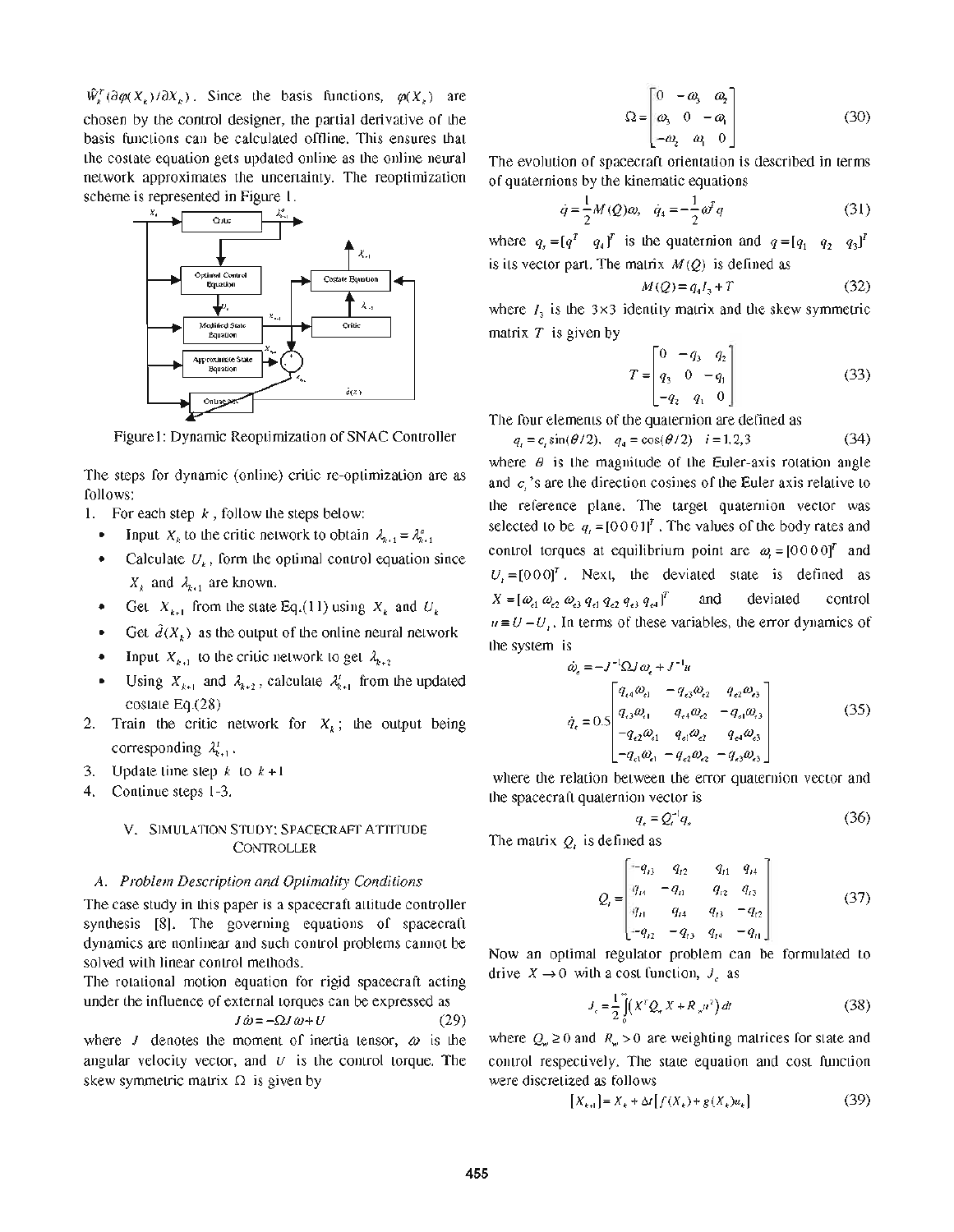$$
J_{\epsilon} = \sum_{k=1}^{N_{\text{max}}} \frac{1}{2} \left( X_k^{\text{T}} Q_{\text{w}} X_k + R_{\text{w}} u_k^{\text{T}} \right) \Delta t \tag{40}
$$

Next, using  $\Psi_i = (X_i^T Q_w X_i + R_w u_i^2) \Delta t/2$  in Eqs.(7) and (8), the optimal control and costate equation can be obtained as follows:

$$
u_k = -R_k^{-1} (J^{-1})^T \lambda_{k+1}
$$
 (41)

$$
\lambda_{k} = \Delta t Q_{w} X_{k} + \left[\frac{\partial F_{k}}{\partial X_{k}}\right]^{T} \lambda_{k,i} \tag{42}
$$

In Eq.  $(42)$ ,  $F_k$  represents the expression on the right hand side of Eq. (39). For this problem we chose  $\Delta t = 0.01$ ,  $Q_e = diag[10^5 \ 1 \ 1 \ 10^5 \ 10^5 \ 10^6 \ 0]$  and  $R_e = 2000 \times I_s$ . For SNAC synthesis, we chose seven sub-networks each having <sup>a</sup> 4-1 structure for the critic network.

# B. Uncertainty

The moment of inertia used to design the SNAC controller was

$$
J = \begin{bmatrix} 0.49 & 0.02 & -0.03 \\ 0.02 & 0.48 & 0.027 \\ -0.03 & 0.027 & 0.45 \end{bmatrix} kgm^2
$$
 (43)

The uncertainties were chosen as

$$
\Delta J = \begin{bmatrix} 0.49 \times 0.5 & 0.02 \times 0.3 & -0.03 \times 0.3 \\ 0.02 \times 0.3 & 0.48 \times 0.5 & 0.027 \times 0.3 \\ -0.03 \times 0.3 & 0.027 \times 0.3 & 0.45 \times 0.5 \end{bmatrix} k \text{g} m^2 \tag{44}
$$

The aim of the reoptimization scheme was to reoptimize the existing optimal SNAC controller (for the nominal model) to make the spacecraft optimally track the desired reference position. Let  $J_n = J + \Delta J$ . Additional unknown external torques  $(D_1 = 0.5 \times [\sin(t) \sin(t) \sin(t)]^T)$  were also introduced in the system body rate equations. Now the new body rate error equation becomes

$$
\dot{\omega}_e = -J_n^{-1} \Omega J \omega_e + J_n^{-1} u + D_i \tag{45}
$$

Eq. (45) can be expressed in terms of the known model with the uncertainty lumped up in each state equation as shown in Eq. (46).

$$
\omega_e = -J^{-1} \Omega J \omega_e + J^{-1} u + D \tag{46}
$$

It can be seen from Eq. (46) that the unknown terms are essential to obtaining equilibrium conditions. In a discrete format, the structure of the virtual plant used in this problem was

$$
\omega_{\mathbf{e}_{\alpha}}^a = \omega_{\mathbf{e}_\alpha}^a + \Delta t (-J^{-1} \Omega J \omega_{\mathbf{e}_\alpha} + J^{-1} u_k + \hat{D}_k + K(\omega_{\mathbf{e}_\alpha} - \omega_{\mathbf{e}_\alpha}^a)) \quad (47)
$$

In Eq. (47),  $\hat{D} = \begin{bmatrix} \hat{d}_1 & \hat{d}_2 & \hat{d}_3 \end{bmatrix}$ .  $\hat{d}_i$  represents the output of the  $i<sup>n</sup>$  online neural network. Trigonometric basis function neural networks were used in this study for approximating the unmodeled dynamics. Vectors  $C_i$ ,  $i = 1,2,3$  which have a structure  $C_i = [1 \sin(x_i) \cos(x_i)]^T$  were created. By using kronecker products [9] to represent the neuron interactions, basis vector  $\Phi$  was composed as  $\Phi = kron(kron(C_1, C_2), C_3)$ .

The discretized error equations can be written as

$$
[X_{k+1}] = X_k + \Delta t \left[ f(X_k) + g(X_k) u_k + [D^T 0 0 0]^T \right]
$$
 (48)

where  $[D^r 0 0 0]$ <sup>r</sup> represents the uncertainty that appears in the error equations.  $[\hat{D}^T 0 0 0]^T$  represents the vector of neural netwok outputs. These outputs are used to replace the uncertainties denoted by  $[D^{\tau} 000]^T$  in Eq. (48), giving rise to

$$
[X_{k+1}] = X_k + \Delta t \left[ f(X_k) + g(X_k) u_k + [\hat{D}^T 0 0 0]^T \right]
$$
 (49)

Expression for optimal control is the same as Eqs. (41). The costate equation though changes to

$$
\lambda_{\mathbf{R}} = \Delta t \, Q_{\mathbf{w}} \, X_{\mathbf{R}} + \left[ \frac{\partial F_{\mathbf{k}}^{\perp}}{\partial X_{\mathbf{k}}} \right]^T \lambda_{\mathbf{k} + \mathbf{I}} \tag{50}
$$

where  $F_k$  represents the expression on the right hand side of Eq. (49). During each iteration of the simulation, the critic network was updated. The online training was carried out using the error vector ( $X<sub>k</sub>$ ) at that instant as the input and the new target costate ( $\lambda_{k+1}$ ) as the output.

#### VI. RESULTS

Figure 2 illustrates the performance of the three online networks used to approximate the unknown nonlinearities. It is clear that the online networks capture the uncertainties quickly. The states of the spacecraft have been plotted in Figures 3 to 5. Each plot has the nominal state trajectory (state trajectory of the plant if uncertainties were not accounted for) and the state trajectory obtained by online reoptimization of the critic network. Figure 6 details nominal control and reoptimized control trajectories.



Figure 2: Uncertainty approximation



Figure 3: Body rate trajectories